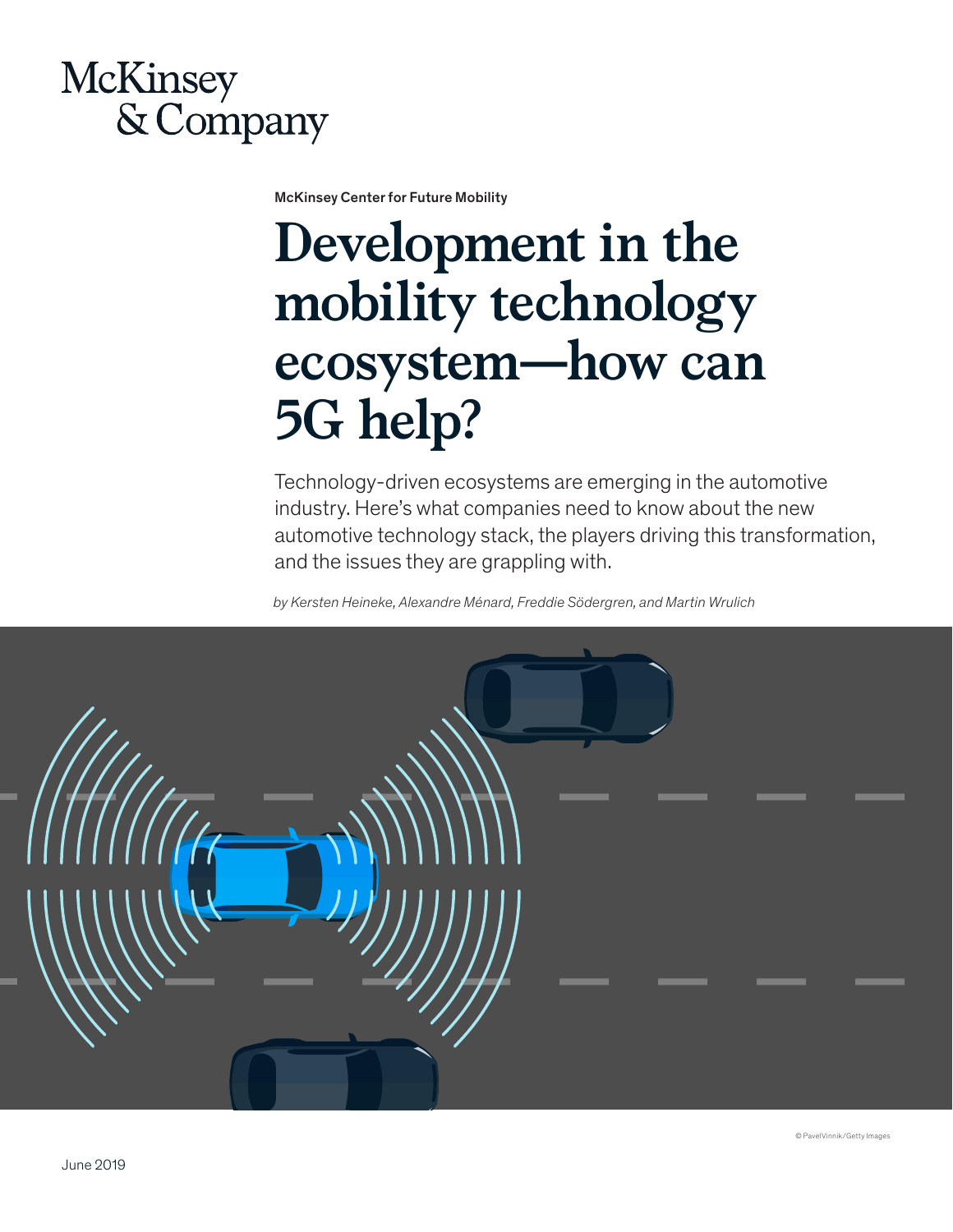The current whirlwind of disruptions buffeting the automotive world have created a massive valuechain disconnect. When viewed through the lens of tomorrow's product requirements, one thing becomes clear: you can't easily get there from here.

McKinsey has identified four major disruptions facing the industry today (Exhibit 1). Collectively known as "ACES"—for autonomous vehicles, connected cars, electrification, and shared mobility—these trends will ultimately drive a change in the way the automotive industry develops cars (see sidebar "ACES: The four trends shaping tomorrow's cars" for more detail).

By 2030, though, the ACES will dominate, and we'll see developments that may be as profound as those that emerged when the automobile was invented. The characteristics of mobility at the second great inflection point will be significantly, not just marginally, better. The industry's focus will move away from past differentiators, such as powertrains, and concentrate on the car's embryonic technology stack—a term borrowed from the technology industry that describes the layers of software

and hardware that comprise a vehicle's operating system. As a result, the industry will shift from linear value chains with OEMs at the end of the assembly line to networked ecosystems with multiple players interacting with each other and the end consumer. New customer interfaces and services, as well as a dramatically different competitive landscape in which tech giants, start-ups, and OEMs mix and mingle, are just a few of the shifts in store. Radical improvements in cost effectiveness, convenience, experience, safety, and environmental impact will, taken together, disrupt myriad business models on an almost inconceivable scale.

Furthermore, enabling the new use cases the four ACES trends promise will require significant investments in new capabilities, such as network infrastructure, data-management platforms, and edge-computing power. This article will explore the underlying technological challenges facing the automotive industry in the ACES era and describe the roles different players can take in shaping an ecosystem to solve these challenges. We will also discuss why collaboration and partnerships across traditional industry boundaries will become more important than ever.

## **'ACES': The four trends shaping tomorrow's cars**

We believe tomorrow's cars will be autonomous, connected, electrified, and shared (ACES). They will be fully *autonomous*, with no driver. The car will communicate with traffic-management cloud solutions to receive traffic updates and to download the latest high-definition maps. It will also communicate with other cars to gain the latest information on slippery roads or potholes.

Cars will become more *connected*, thus enabling a variety of use cases. In-vehicle media streaming is becoming common practice and will require mobilenetwork operators to build high-bandwidth network solutions across highways and in city centers. Positioning-based services will allow drivers to search digitally for nearby parking and find the most affordable gas stations in the area.

Additionally, cars will increasingly feature *electric powertrains*, which in addition to reducing emissions, will enable the cars to connect digitally and perform remote

operations, such as over-the-air software updates, without having to fire up an internal combustion engine.

What's more, as part of the trend toward *shared mobility*, tomorrow's car will have multiple users. Consumers will be able to monetize their idle cars, and taxi companies of the future will be able to operate fleets of autonomous shuttles that have sophisticated route-optimization solutions and that have real-time updates based on traffic conditions and congestion patterns.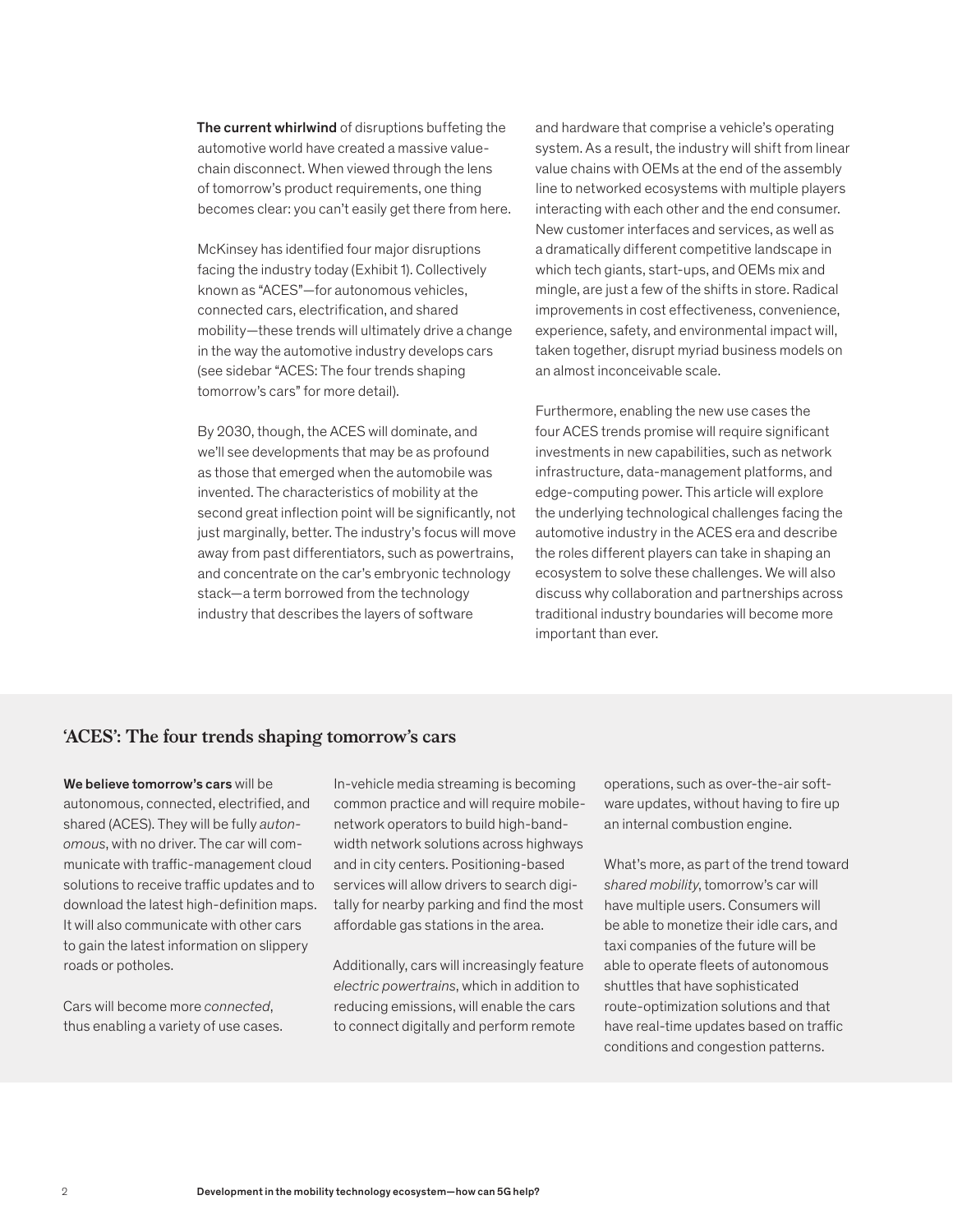## Exhibit 1

## **Four trends will change the way the auto industry develops cars.**

## 4 "ACES" trends



## **The new automotive technology stack**

The car of the future will feature lots of high technology, and in-vehicle systems as represented by connectivity comprise only one layer in the technology stack required to enable ACES. Many technical challenges remain across the stack, integrated an including many interdependencies (Exhibit 2). A review of some of the key issues follows.

#### In-vehicle and roadside technology

We see a continuing trend to integrate car functions and related electronic control units (ECUs) into central domain controllers, with premium OEMs leading the technological push toward more integrated and connected infotainment systems. Moreover, the number of applications has increased significantly as the industry moves toward a serviceoriented architecture with interdependent services.

## Exhibit 2

## **Automotive tech-stack challenges extend far beyond connectivity.**

## Key issues in automotive tech stack

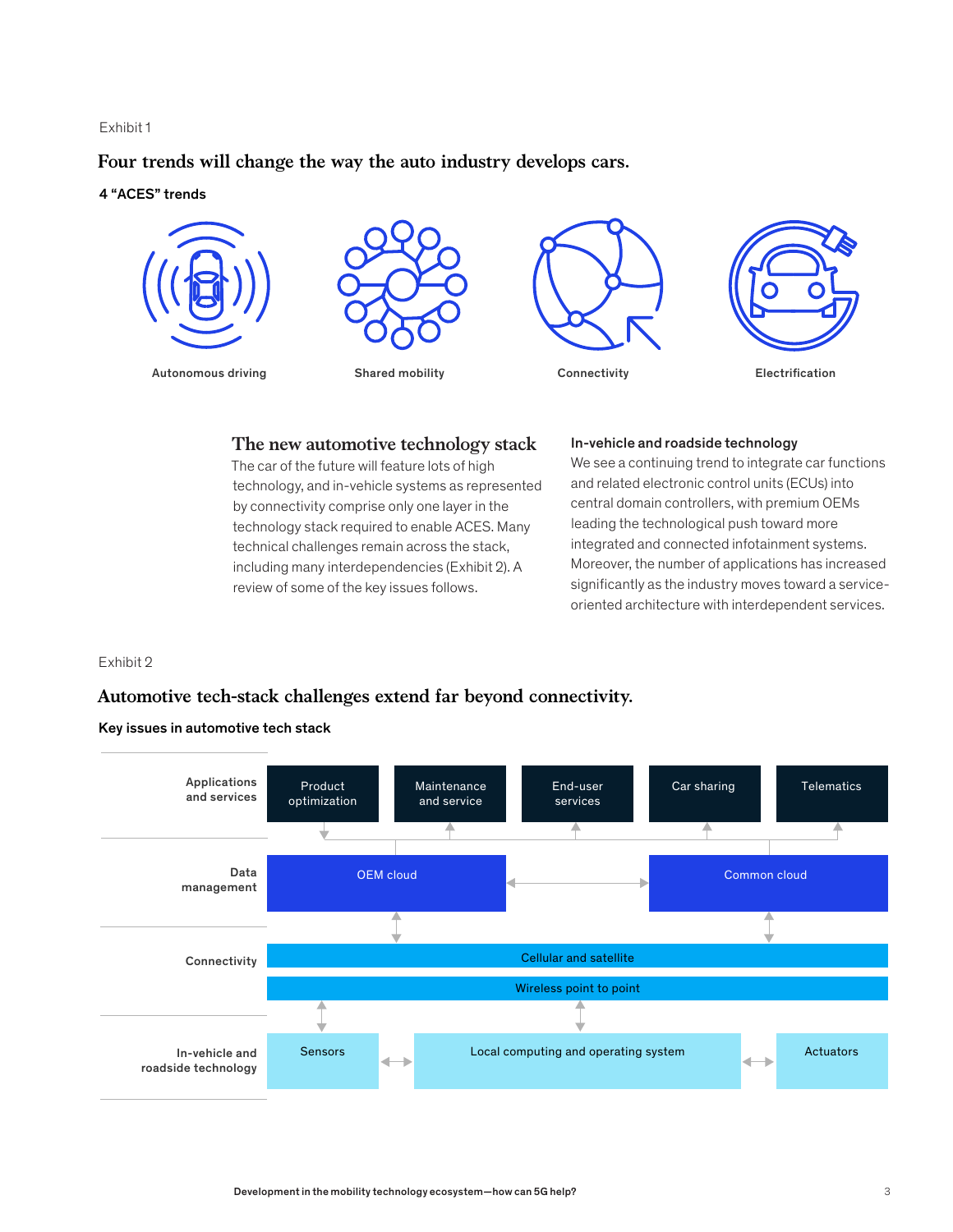We have also noted a significant spike in the number of in-vehicle sensors. The next two to three vehicle generations will feature sensors with similar functionalities to ensure functional safety through redundancy. In the long term, however, some OEMs might opt for more intelligent sensor solutions to reduce the total number of sensors and costs. Some sensors will also become more intelligent as computing power migrates from ECUs. In the future, such sensors can preprocess data for simple calculations, trigger actuators directly, and inform ECUs retrospectively about their actions.

In addition to making the car itself more connected, stakeholders need to build roads and infrastructure capable of supporting the car of the future. We envision a multitude of connected "devices" along the roadside, including cameras to monitor traffic situations, sensors to gauge temperature and driving conditions, temporary roadwork signs, and so on. All these devices will have to communicate—with cars as well as central intelligent traffic-management systems. While some of these devices will have a fiber connection and a reliable power source, many will rely on wireless links and battery power.

Telecom operators have a role to play to build networks with wide coverage and low energy requirements, based on narrowband Internet of Things, Cat M1, and soon, New Radio (NR). What's more, as telecom operators expand their capacity along highways, many synergies should emerge in sharing basic infrastructure, such as fiber-optic and power networks as well as civil work coordination.

#### V2X connectivity

Most cars already allow customers and OEMs to monitor, and to some extent, interact, with their vehicles. As we move toward an increasingly autonomous future, many use cases will rely on this connectivity and thus increase the need for wireless capacity and reliability. What's more, cars are likely to communicate with one another and the surrounding infrastructure, for example, to warn others about traffic incidents or poor

road conditions. While OEMs are designing their autonomous vehicles to work without constant connectivity, there will be situations in the shortto midterm where remote, manual operations are required. For example, we already see some commercial vehicles capable of traveling long distances without a driver—trips that include remote operations directing the last mile to their destinations. Remote control requires ubiquitous and reliable networks in city areas with high bandwidth to transmit high-definition video, with low latency to enable smooth control. Overall, current communication infrastructure is not reliable enough for mission-critical applications. For instance, networks and direct communication systems lack the capacity to manage data traffic from fleets of autonomous cars communicating with one another in real time in dense urban environments or along crowded highways.

Moreover, Intel has estimated that a driverless car will generate more than four terabytes of data per day. While most of that will be processed in the car, there can be significant value created through sharing these data with other cars, the surrounding infrastructure, and the mobility ecosystem. The explosion of data transmission drives the need for higher speed and bandwidth, and, in turn, the penetration of antennas in cars (Exhibit 3).

The connectivity requirements for the car of the future largely involve two types of communication: network-based communication and direct communication.

Network-based communication allows cars to use the cellular network to communicate with nearby vehicles, pedestrians, and the infrastructure around them. Known as vehicle-to-network (V2N) communication, it has a much larger range of communication compared with direct methods. V2N employs mobile-network operators' (MNOs) commercially licensed spectrum, with access to cloud-based services and additional security offered by mobile networks.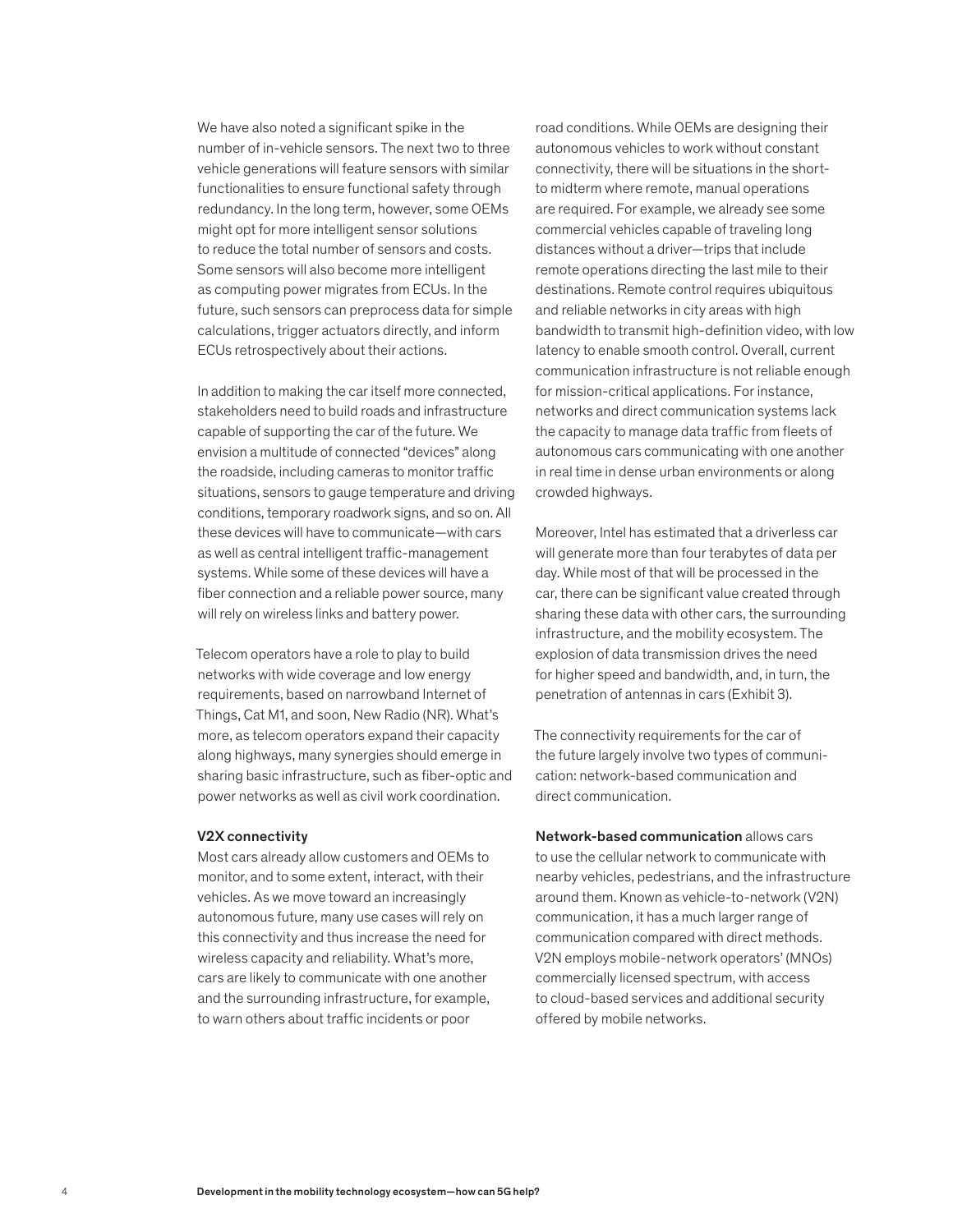## Exhibit 3

## **Increased data transmission could lead to a big uptick in car antennas.**



1 Low power, wide area.

 $2$ LTE = long-term evolution, a standard for high-speed wireless communication. Source: Gartner; McKinsey analysis

> Direct communication enables vehicles to communicate directly with their nearby surroundings without relying significantly on cellular networks (Exhibit 4). This type of communication includes vehicle-to-vehicle (V2V) communication, where vehicles communicate with one another to issue warnings, avoid collisions, or share immediate road and traffic conditions. It also includes vehicleto-infrastructure (V2I) communication, where vehicles communicate with nearby infrastructure, such as traffic lights, road signals, and other transport infrastructure to further strengthen safety measures. For instance, a traffic light may alert the vehicle that it is turning red and the vehicle should adjust its speed. The last form

of direct communication includes vehicle-topedestrian (V2P) communication, where the vehicle communicates with devices carried by pedestrians to ensure their safety. For instance, such devices might warn the vehicle that a pedestrian is on the walkway ahead.

Direct communication uses the intelligent transportation systems (ITS) 5.9 gigahertz spectrum band dedicated for short-range communications and is not significantly dependent on the cellular network. The cellular network can, however, assist direct communication by expanding the range of communication in V2V, V2I, and V2P scenarios. The role of cellular networks in direct communication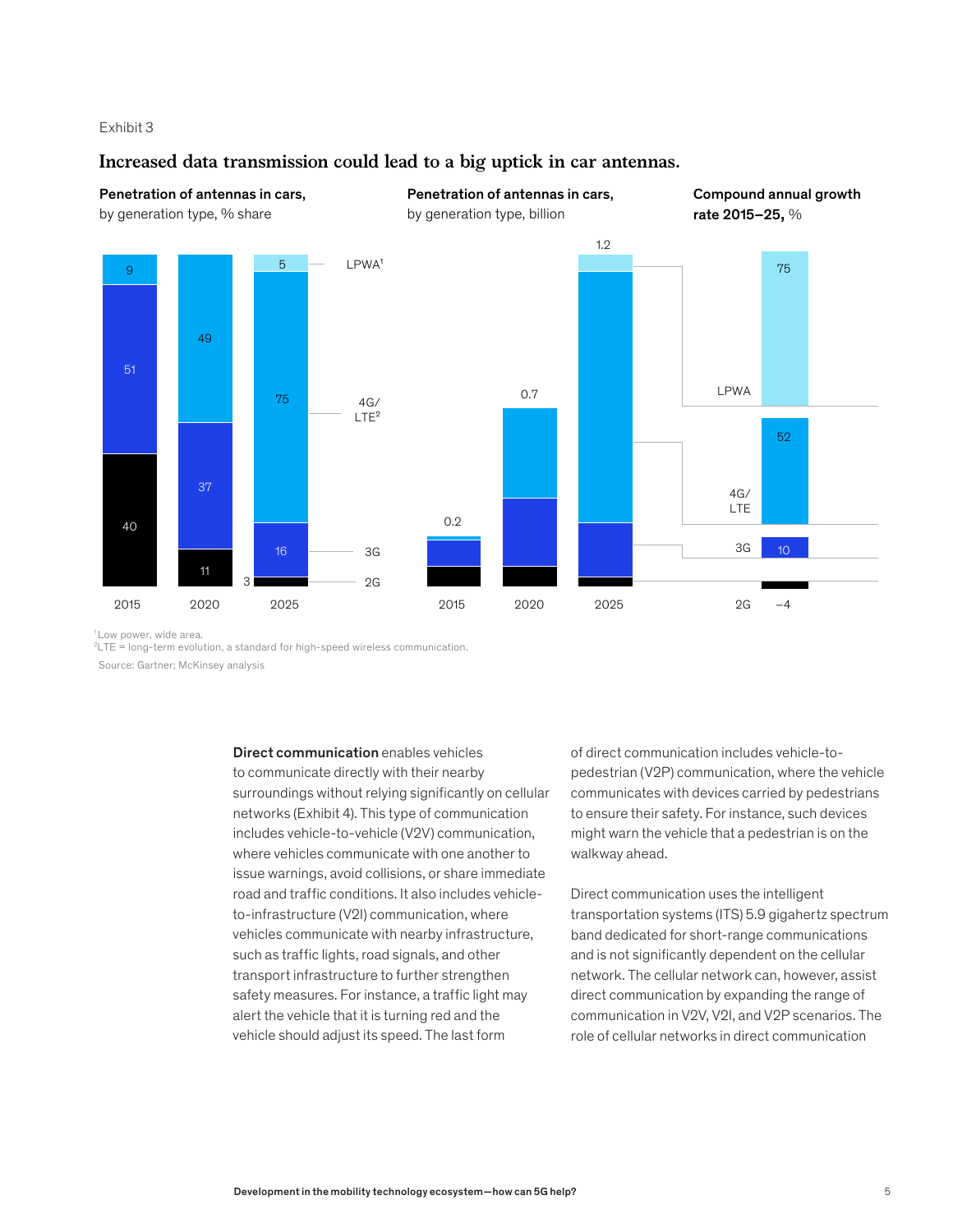## Exhibit 4

**Ubiquitous connectivity can facilitate automation and autonomy among cars on the road.**

Direct vehicle communication



becomes more relevant in non-line-of-sight (NLOS) systems, where the sensors on the vehicle may, for instance, not detect a nearby pedestrian and may instead receive alerts from the cellular network instead. Similarly, with cellular-assisted direct communication, an operator can rebroadcast a vehicle's report of hazards, such as road work, traffic accidents, or road blockage, to other vehicles beyond the range of direct V2V.

Regardless of the type of communication, ubiquitous connectivity is the key to facilitate automation and autonomy among the cars on the road. Direct communication helps to facilitate local coordination between cars where they communicate with their surroundings, for example, to adjust travel speeds to enhance safety. Networkbased communication, on the other hand, facilitates autonomy at scale, providing the cars with up-todate information about driving conditions and highdefinition map data.

Fifth-generation wireless technology, or 5G, will be a key enabler of more reliable communication for vehicles, which will play a critical role in managing the safety challenges that come with vehicle automation and autonomy. There are multiple, often complementary technologies that can be used for both direct and network-based communications including 4G/LTE, satellites, DSRC, and 802.11p.<sup>1</sup> 5G will significantly reduce latency and increase reliability compared with current technologies,

<sup>1</sup> 4G = fourth generation, LTE = long-term evolution, DSRC = dedicated short-range communication, and 802.11p addresses vehicular communication.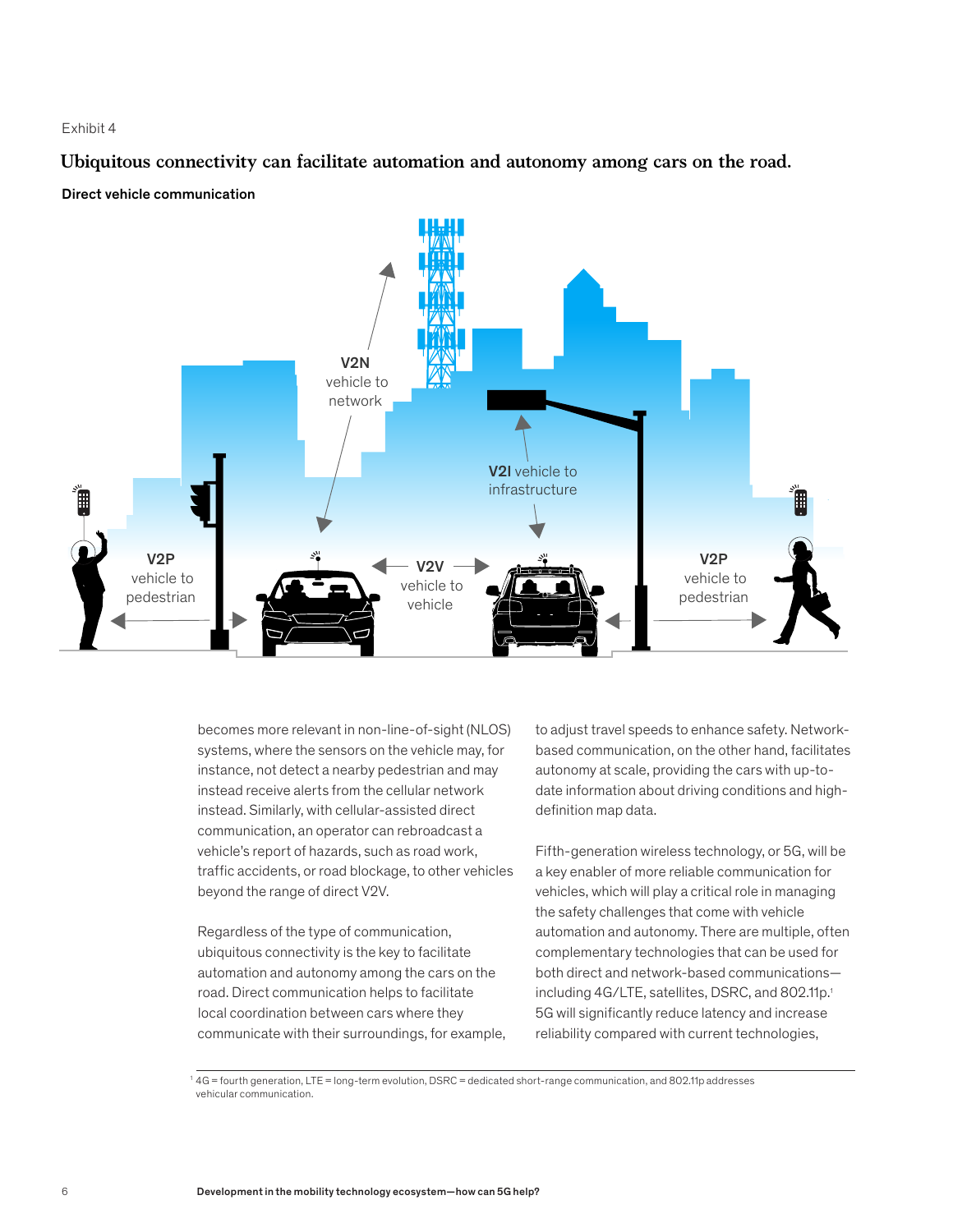## **Vehicle-to-network communication standards**

Dedicated short-range communication is a higher-layer standard based on the IEEE

802.11p<sup>1</sup> Wi-Fi evolution. It is also the basis of a European standard for vehicular communication known as ETSI ITS-G5.

Cellular vehicle-to-everything communication (C-V2X) is a 3GPP-defined communication standard for using LTE and 5G NR for V2X communication. C-V2X was first specified as part of the 3GPP Release 14 in 2017 using 4G/LTE, and will further improve as part of Release 16 based on 5G NR.<sup>2</sup>

enabling new use cases such as trajectory sharing, real-time local updates, and coordinated driving.

Vehicle-to-everything (V2X) communication based on 5G—called 5G NR C-V2X—will support latency at ten milliseconds end to end (to and from the application layer) and one millisecond over the air. Similarly, 5G provides very high reliability, targeting 99.999 percent for ultrareliable transmissions. (For more, see sidebar "Vehicle-to-network communication standards.")

A range of enhancements in the next-generation cellular technologies will be required to meet these extreme requirements on latency and reliability. First, enhancements in the physical layer of the 5G radio-access technology and network architecture will further improve latency and reliability. Second, active antenna systems (AAS) that integrate radio

units with hundreds of antenna elements known as massive multiple-input, multiple-output (MIMO) antennas provide mobile operators the necessary hardware to boost network capacity. These antenna systems enable surgical beam–forming in the network, making it possible to schedule multiple users on the same frequency resources at the same time, hence increasing network capacity. Third, advanced network-orchestration features, such as network slicing, will allow more dynamic allocation of capacity in the network and cater for the massive scale of sensor communication.

## Data management and computing

A secure data pipeline must aggregate the data generated by cars and road sensors, which cloudbased computers then analyze. Many automotive players are trying to build common platforms that will enable an ecosystem of connected vehicles and emerging services, such as location-based marketing, intelligent driving, and map creation or enhancement, with real-time data. We also see increased use of cloud capabilities to combine in-vehicle data with environmental data. Data that are neither safety critical nor personal will increasingly go through cloud-based processing to derive additional insights.

What's more, enormous amounts of data require aggregation and processing to enable more advanced use cases, which will put significant stress on network capacity and latency. Distributed processing offers one potential solution to this challenge. Also known as edge computing, it manages local actions near the car and filters data before forwarding to central data centers for aggregated analysis. The Automotive Edge Computing Consortium advocates this solution and claims significant system-level benefits compared with traditional centralized cloud setups.

In another recent development, some consortia have begun to define standard application programming interfaces (APIs) for consuming common data and building new services on top of the platform.

<sup>1</sup> IEEE 802.11p is an amendment to the IEEE 802.11 standard that addresses vehicular communication.

 $23GPP = third-generation$  partnership project,

LTE = long-term-evolution, 5G NR = fifth-generation New Radio, 4G = fourth generation.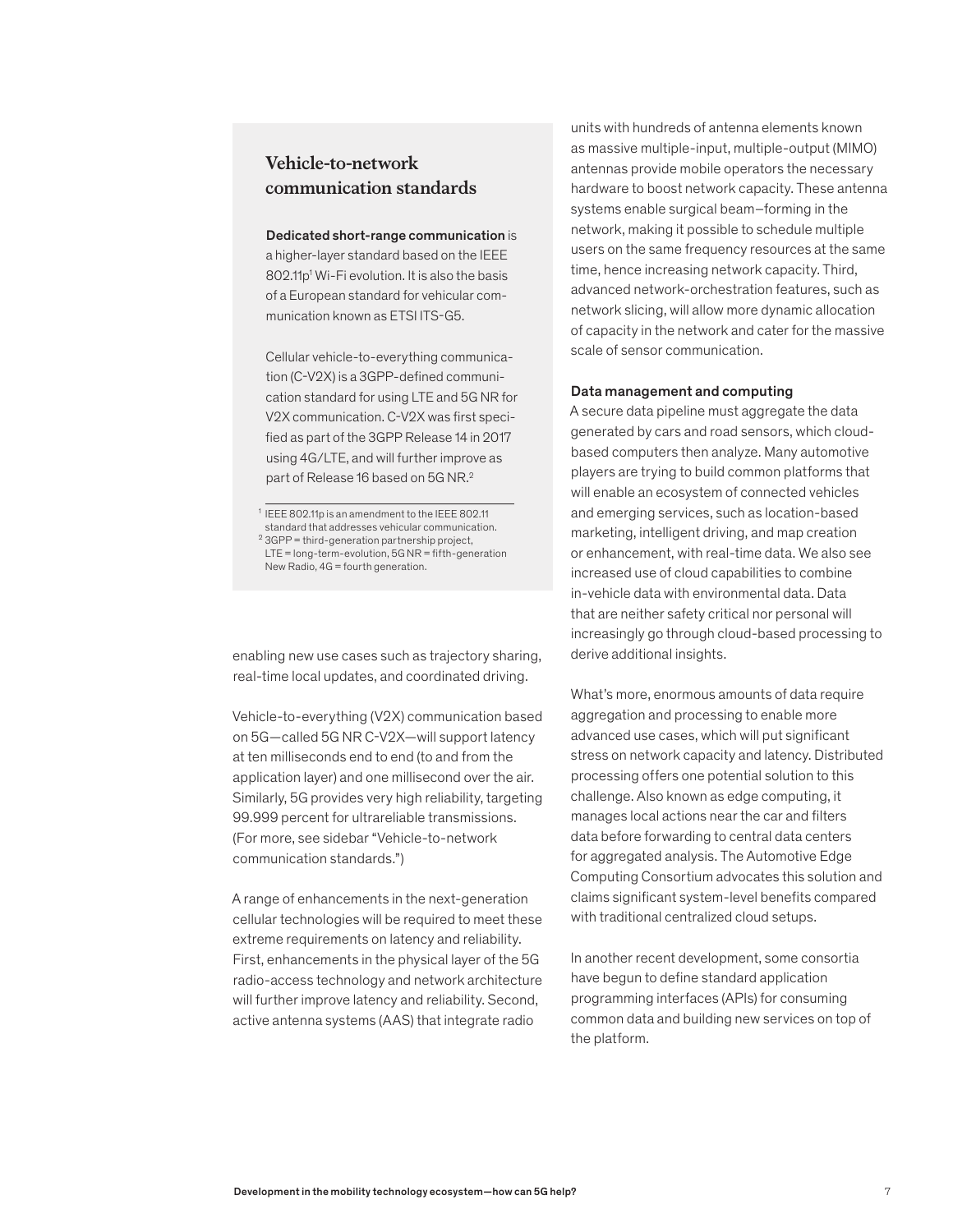#### Applications and services

The proliferation of sensors generating new streams of data and improvements in connectivity is enabling arrays of new applications and services, including more efficient car sharing, location-based advertising, and in-car delivery, which can create new value pools. These applications will require new application platforms capable of real-time analytics and strong integration with the hardware generating the data. Moreover, many applications will enable interactions across the ecosystem involving consumers, OEMs, and third parties, such as insurance companies or service providers.

While automakers hold the keys to unlock this value, many lack the capabilities and talent in crucial areas such as cloud-based app development, data binvest near management, and machine learning. In addition, many players struggle to build successful business

models around data—largely due to organizational reasons. No player has all the access, assets, and competence required to build these applications alone. Rather, these new value pools will require a network of players.

## **Forming a new mobility ecosystem**

OEMs have traditionally worked hand in hand with tier-one suppliers, but today we see the emergence of a broader ecosystem (Exhibit 5). This ecosystem is coalescing as high-tech players enter the market, incumbents form new partnerships, and tier-two suppliers cut in line to offer products and services directly to OEMs, thus bypassing tier-one companies. By our analysis, an OEM would have to invest nearly \$75 billion to gain a defensible position across the critical technologies of autonomy, connectivity, electrification, and shared

#### Exhibit 5

## **A new automotive ecosystem is beginning to coalesce.**

The new automotive ecosystem

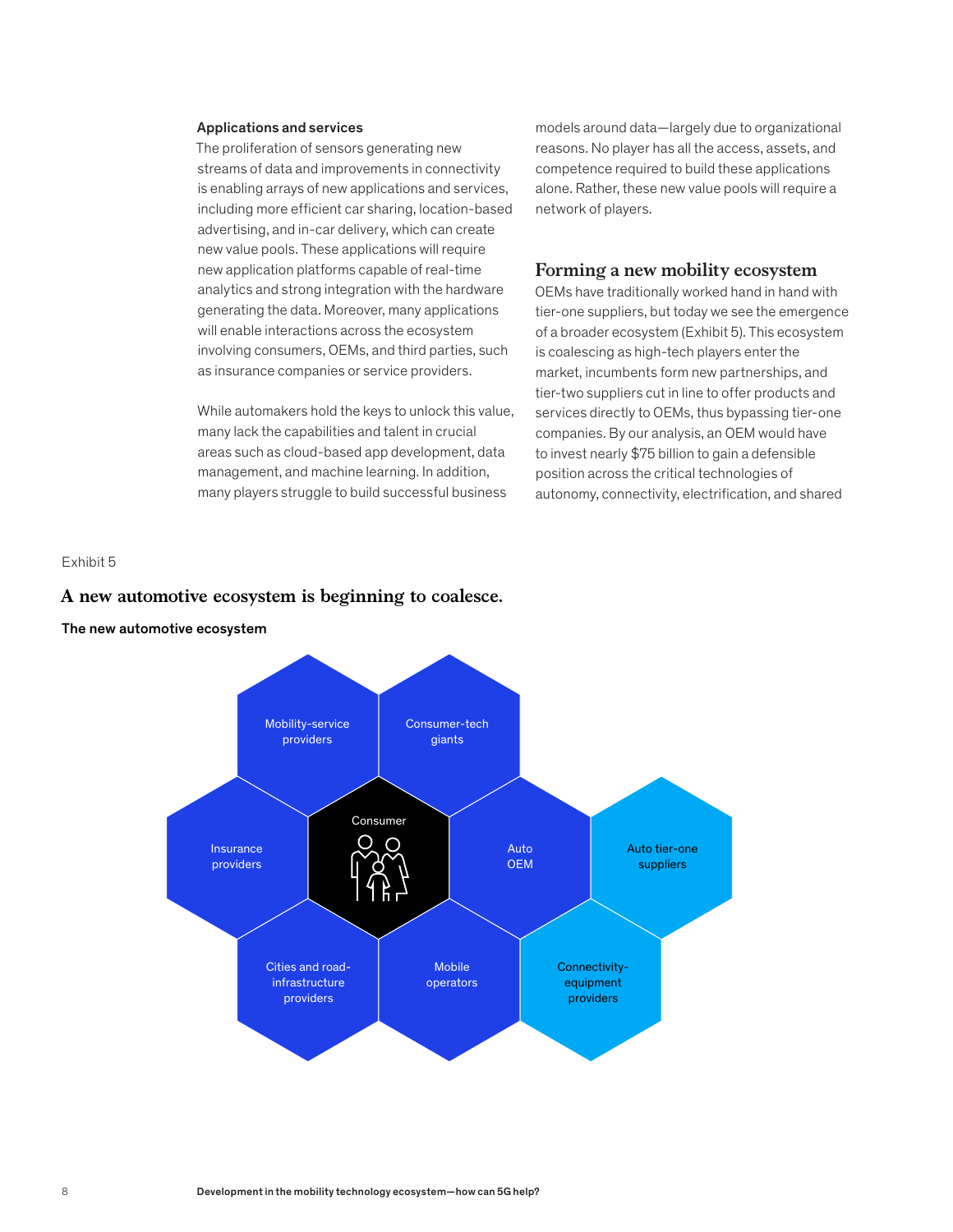mobility. While the new technologies will doubtless generate enormous value, no one can say where the economic profit will flow—or when.

Automotive OEMs currently have control over the end customer (to a certain degree) and also the most important control point in the industry—the car itself. However, to stay relevant in an ACES world, automakers must reevaluate their roles in the ecosystem, understand where the control points will be in the future, and decide how much of the pie they are willing to share to form a thriving innovation network. In addition, OEMs must solve several technical challenges that include expanding software complexity, greater security issues, and more complicated connectivity-management responsibilities. Can any OEM tackle these challenges alone?

Mobile-network operators will likely move beyond offering pure connectivity to justify the increasing investments required. They have a strong starting position to offer local services such as parking, and multinational organizations that offer truly global solutions and services could easily capture a larger share of the pie.

For telecom-equipment manufacturers, these new ACES-inspired use cases will fuel the need for further investments in both networks and connectivity devices. There is also an opportunity to sell directly to new potential customers, including automotive OEMs and road-maintenance players. These use cases and customers will require tailored systems and solutions spanning the entire technology stack, including network access, connectivity devices, data management, and applications.

For global tech giants, the ACES car presents a major opportunity to disrupt yet another industry. They have already made their first industry beachheads, with several cars now using infotainment platforms from these players, and they have several ongoing projects to create new

applications and services on top of the platform. Smaller tech start-ups are also trying to create a space for themselves in the automotive ecosystem, and we see increasing activity in this space. Moving forward, the tech players are first in line to take advantage of the increasing amounts of valuable data generated by cars. Both tech giants and startups are well situated to help automakers make the transition to technology-driven companies, which OEMs desperately need to make.

Finally, we see governments and large cities playing a more active role in shaping the ACES ecosystem, both by providing the crucial roadside infrastructure needed, and through investments in consortia to build open platforms for capturing and sharing data at scale.

## **What are the key questions to address?**

It remains unclear which players will win in this new high-tech automotive battlefield. We can, however, explore several questions.

## Who will invest?

Automakers will likely look to mobile-network service providers for further investments in network performance to achieve higher service quality, increased predictability, lower latency, and greater bandwidth. The business case for making these investments is at best neutral, given current revenue models. Overall, 5G will become an important enabler for meeting the auto industry's growing network-quality and coverage requirements. Likewise, the rollout of new technologies, such as beam forming and network slicing, should help resolve communication issues, as should the new frequencies up for auction around the world. Such support will come a cost, however, further stressing the need for forming ecosystems to unlock new value pools.

We might also see an increase in public–private partnerships to address some of these issues,